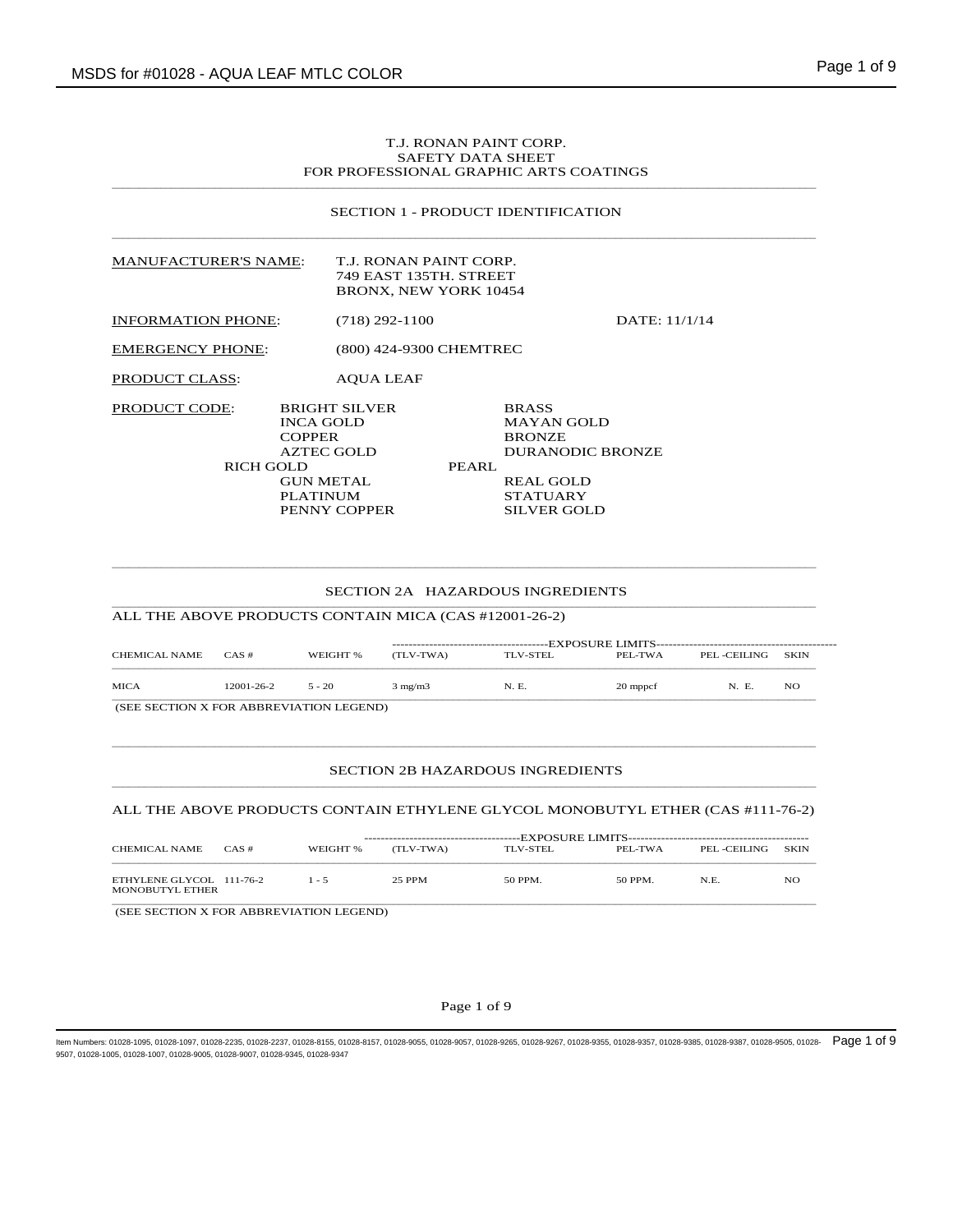### SECTION 2C HAZARDOUS INGREDIENTS

 $\bot$  , and the state of the state of the state of the state of the state of the state of the state of the state of the state of the state of the state of the state of the state of the state of the state of the state of th

 $\bot$  , and the state of the state of the state of the state of the state of the state of the state of the state of the state of the state of the state of the state of the state of the state of the state of the state of th

### THE FOLLOWING PRODUCTS CONTAIN TITANIUM DIOXIDE (CAS #13463-67-7)

BRIGHT SILVER - BRASS - INCA GOLD - MAYAN GOLD - AZTEC GOLD - DURANODIC BRONZE RICH GOLD - PEARL - GUN METAL - REAL GOLD - PLATINUM - STATUARY - SILVER GOLD

| <b>CHEMICAL NAME</b>              | $CAS \#$   | WEIGHT % | -------------------------------<br>(TLV-TWA) | TLV-STEL | PEL-TWA                | PEL -CEILING | <b>SKIN</b> |
|-----------------------------------|------------|----------|----------------------------------------------|----------|------------------------|--------------|-------------|
| <b>TITANIUM</b><br><b>DIOXIDE</b> | 13463-67-7 | $1 - 10$ | $10 \text{ mg}$ /M $3$                       | N. E.    | $15 \text{ mg}$ /M $3$ | N. E.        | NO          |

(SEE SECTION X FOR ABBREVIATION LEGEND)

### SECTION 2D HAZARDOUS INGREDIENTS

 $\bot$  , and the state of the state of the state of the state of the state of the state of the state of the state of the state of the state of the state of the state of the state of the state of the state of the state of th

\_\_\_\_\_\_\_\_\_\_\_\_\_\_\_\_\_\_\_\_\_\_\_\_\_\_\_\_\_\_\_\_\_\_\_\_\_\_\_\_\_\_\_\_\_\_\_\_\_\_\_\_\_\_\_\_\_\_\_\_\_\_\_\_\_\_\_\_\_\_\_\_\_\_\_\_\_\_\_\_\_\_\_\_\_\_\_\_\_\_\_\_\_\_\_\_\_\_\_\_\_\_\_\_\_\_\_\_\_\_\_\_\_\_\_\_\_\_\_\_\_\_\_\_\_\_\_\_\_\_

THE FOLLOWING PRODUCTS CONTAIN N-METHYL-2-PYRROLIDONE (CAS #872-50-4)

BRIGHT SILVER - BRASS - INCA GOLD - MAYAN GOLD - COPPER - BRONZE - AZTEC GOLD DURANODIC BRONZE - RICH GOLD - PEARL - GUN METAL - REAL GOLD - PLATINUM - STATUARY PENNY COPPER

| <b>CHEMICAL NAME</b>      | CAS#     | WEIGHT % | (WEEL TLV-TWA) | TLV-STEL | PEL-TWA | PEL -CEILING | SKIN |  |  |  |
|---------------------------|----------|----------|----------------|----------|---------|--------------|------|--|--|--|
| N-METHYL-2<br>PYRROLIDONE | 872-50-4 | $1 - 5$  | $40mg/M3$ .    | N. E.    | N. E.   | N. E.        | YES  |  |  |  |

 $\bot$  , and the state of the state of the state of the state of the state of the state of the state of the state of the state of the state of the state of the state of the state of the state of the state of the state of th

(SEE SECTION X FOR ABBREVIATION LEGEND)

#### SECTION 2E HAZARDOUS INGREDIENTS  $\bot$  , and the state of the state of the state of the state of the state of the state of the state of the state of the state of the state of the state of the state of the state of the state of the state of the state of th

### THE FOLLOWING PRODUCTS CONTAIN IRON (III) OXIDE (CAS# 1309-37-1)

INCA GOLD - COPPER - BRONZE - AZTEC GOLD - DURANODIC BRONZE - STATUARY PENNY COPPER

| CHEMICAL NAME           | $CAS \#$  | WEIGHT % | (TLV-TWA)                | TLV-STEL | PEL-TWA          | PEL -CEILING | <b>SKIN</b> |
|-------------------------|-----------|----------|--------------------------|----------|------------------|--------------|-------------|
| <b>IRON (III) OXIDE</b> | 1309-37-1 | $1 - 10$ | $5 \text{ mg}/\text{M}3$ | N. E.    | $5 \text{ mg/m}$ | N. E.        | NO.         |

(SEE SECTION X FOR ABBREVIATION LEGEND)

#### Page 2 of 9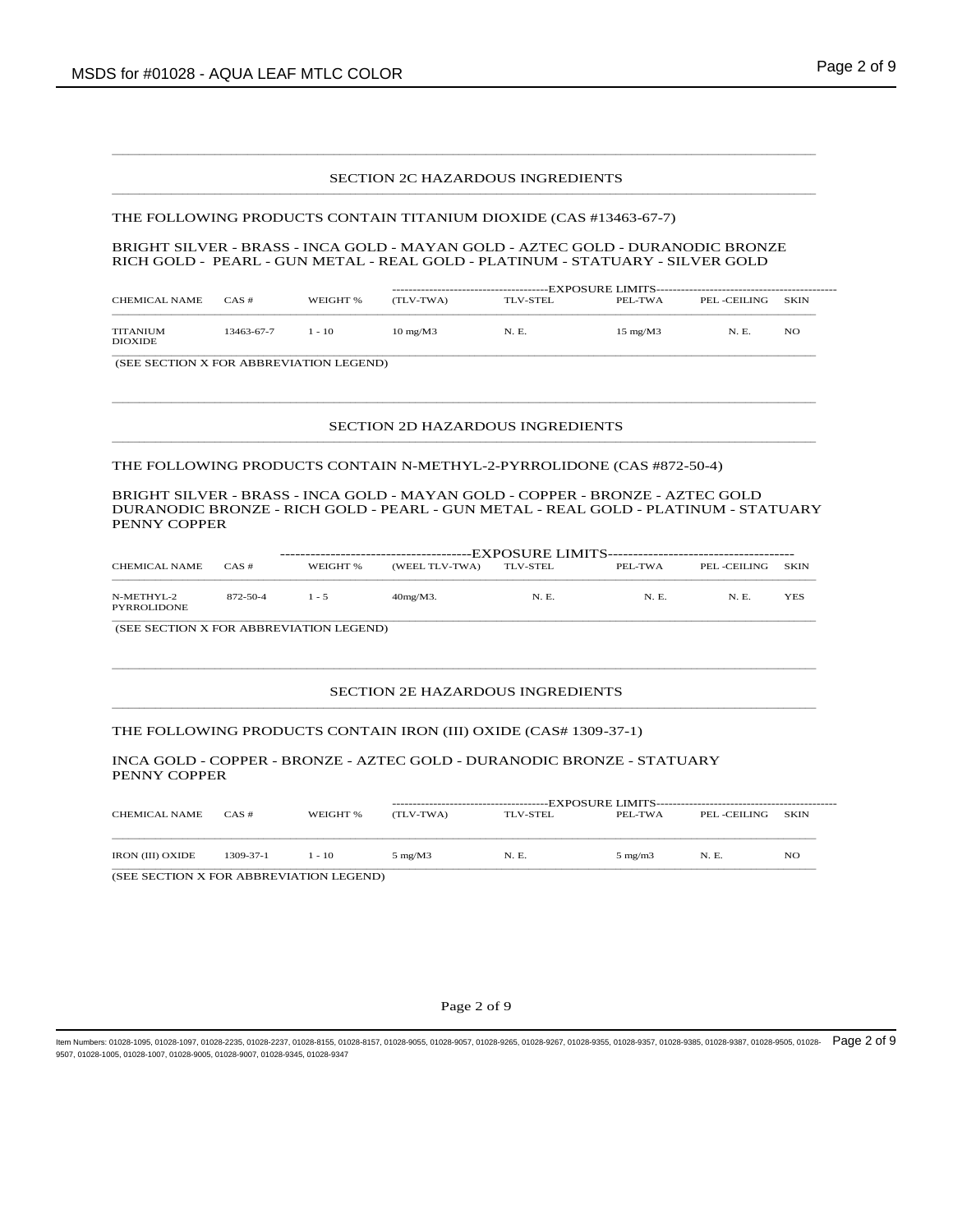#### SECTION 2F HAZARDOUS INGREDIENTS  $\bot$  , and the state of the state of the state of the state of the state of the state of the state of the state of the state of the state of the state of the state of the state of the state of the state of the state of th

 $\bot$  , and the state of the state of the state of the state of the state of the state of the state of the state of the state of the state of the state of the state of the state of the state of the state of the state of th

### ALL THE ABOVE PRODUCTS CONTAIN TRIETHYLAMINE (CAS#121-44-8)

| CHEMICAL NAME        | $CAS \#$       | WEIGHT % | (TLV-TWA) | TLV-STEL | PEL-TWA | PEL -CEILING | <b>SKIN</b> |  |  |
|----------------------|----------------|----------|-----------|----------|---------|--------------|-------------|--|--|
| TRIETHYLAMINE<br>NO. | $121 - 44 - 8$ |          | 10 PPM    | 15 PPM   | 25 PPM  | N. E.        |             |  |  |

(SEE SECTION X FOR ABBREVIATION LEGEND)

#### SECTION 2G HAZARDOUS INGREDIENTS  $\bot$  , and the state of the state of the state of the state of the state of the state of the state of the state of the state of the state of the state of the state of the state of the state of the state of the state of th

 $\bot$  , and the state of the state of the state of the state of the state of the state of the state of the state of the state of the state of the state of the state of the state of the state of the state of the state of th

### THE FOLLOWING PRODUCTS CONTAIN TRIME-1,3-PENTANEDIOL MONOISOBUTYRATE (CAS #25265-77-4)

## SILVER GOLD

| <b>CHEMICAL NAME</b>                                | $CAS \#$   | WEIGHT % | (TLV-TWA) | TLV-STEL | PEL-TWA | PEL -CEILING | <b>SKIN</b> |  |  |
|-----------------------------------------------------|------------|----------|-----------|----------|---------|--------------|-------------|--|--|
| TRIME-1,3-<br><b>PENTANEDIOL</b><br>MONOISOBUTYRATE | 25265-77-4 | $1 - 5$  | N. E.     | N.E.     | N.E.    | N.E.         | NO          |  |  |

(SEE SECTION X FOR ABBREVIATION LEGEND)

#### SECTION 2H HAZARDOUS INGREDIENTS  $\bot$  , and the state of the state of the state of the state of the state of the state of the state of the state of the state of the state of the state of the state of the state of the state of the state of the state of th

 $\bot$  , and the state of the state of the state of the state of the state of the state of the state of the state of the state of the state of the state of the state of the state of the state of the state of the state of th

### THE FOLLOWING PRODUCTS CONTAIN ETHYLENE GLYCOL MONOPROPYL ETHER (CAS #2807-30-9)

### SILVER GOLD

| CHEMICAL NAME                                 | CAS# | WEIGHT % | (TLV-TWA) | TLV-STEL | PEL-TWA | PEL -CEILING | <b>SKIN</b> |
|-----------------------------------------------|------|----------|-----------|----------|---------|--------------|-------------|
| ETHYLENE GLYCOL 2807-30-9<br>MONOPROPYL ETHER |      | $1 - 5$  | NO INFO   | NO INFO. | NO INFO | NO INFO      | NO          |

(SEE SECTION X FOR ABBREVIATION LEGEND)

Page 3 of 9

ltem Numbers: 01028-1095, 01028-1097, 01028-2235, 01028-2237, 01028-8155, 01028-8157, 01028-9055, 01028-9355, 01028-9357, 01028-9355, 01028-9357, 01028-9385, 01028-9385, 01028-9387, 01028-9387, 01028-9387, 01028-9387, 0102 9507, 01028-1005, 01028-1007, 01028-9005, 01028-9007, 01028-9345, 01028-9347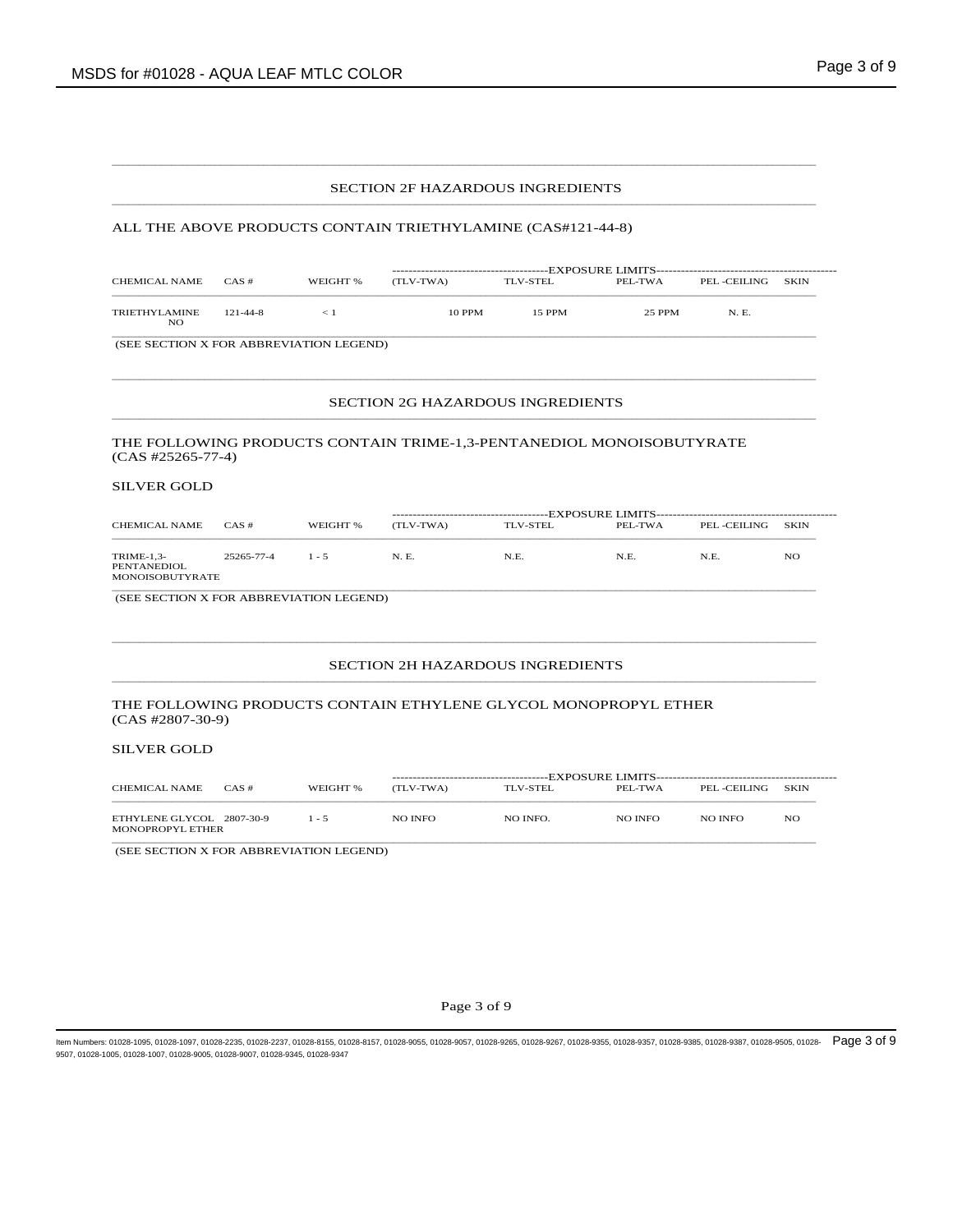## SECTION 3 - HAZARDS IDENTIFICATION \_\_\_\_\_\_\_\_\_\_\_\_\_\_\_\_\_\_\_\_\_\_\_\_\_\_\_\_\_\_\_\_\_\_\_\_\_\_\_\_\_\_\_\_\_\_\_\_\_\_\_\_\_\_\_\_\_\_\_\_\_\_\_\_\_\_\_\_\_\_\_\_\_\_\_\_\_\_\_\_\_\_\_\_

**EMERGENCY OVERVIEW:** Warning! May cause skin irritation and/or dermatitis. Harmful if inhaled. Harmful if absorbed through skin. Harmful if swallowed. Vapors are irritating to eyes and respiratory tract. These products may contain pigments which may become a dust nuisance when removed by abrasive blasting, sanding or grinding.

\_\_\_\_\_\_\_\_\_\_\_\_\_\_\_\_\_\_\_\_\_\_\_\_\_\_\_\_\_\_\_\_\_\_\_\_\_\_\_\_\_\_\_\_\_\_\_\_\_\_\_\_\_\_\_\_\_\_\_\_\_\_\_\_\_\_\_\_\_\_\_\_\_\_\_\_\_\_\_\_\_\_\_\_\_\_\_\_

**PRIMARY ROUTES OF EXPOSURE:** Skin contact, Inhalation, Ingestion, Eye contact.

## **EFFECTS OF OVEREXPOSURE**

**EYE CONTACT:** Moderately irritating to eyes.

**SKIN CONTACT:** Repeated contact may cause irritation, defatting and dermatitis.

**INHALATION:** Harmful if inhaled. Inhalation of vapors in high concentration may cause respiratory irritation. Inhalation of high vapor concentration can cause CNS-depression and narcosis.

**INGESTION:** Can cause irritation of the digestive tract, nausea, vomiting and diarrhea. In severe cases ingestion can be fatal.

**Target Organs:** Eyes, Central Vascular System (CVS), Kidney Liver, Central Nervous System (CNS)

## SECTION 4 – FIRST AID MEASURES \_\_\_\_\_\_\_\_\_\_\_\_\_\_\_\_\_\_\_\_\_\_\_\_\_\_\_\_\_\_\_\_\_\_\_\_\_\_\_\_\_\_\_\_\_\_\_\_\_\_\_\_\_\_\_\_\_\_\_\_\_\_\_\_\_\_\_\_\_\_\_\_\_\_\_\_\_\_

\_\_\_\_\_\_\_\_\_\_\_\_\_\_\_\_\_\_\_\_\_\_\_\_\_\_\_\_\_\_\_\_\_\_\_\_\_\_\_\_\_\_\_\_\_\_\_\_\_\_\_\_\_\_\_\_\_\_\_\_\_\_\_\_\_\_\_\_\_\_\_\_\_\_\_\_\_\_

**EYE CONTACT:** Move individual away from exposure. Immediately flush with large quantities of water for 15 minutes. If irritation persists, seek medical attention.

**SKIN CONTACT:** Remove saturated clothing. Wash with soap and water. Seek medical attention if irritation develops. Wash saturated clothing and clean shoes before reuse.

**INHALATION:** Remove victim to fresh air. Keep warm and quiet. If not breathing give artificial respiration. Get medical attention immediately.

**INGESTION:** Do not induce vomiting. Give victim a glass of water. Seek medical attention immediately. Never give anything by mouth to an unconscious person.

### Page 4 of 9

ltem Numbers: 01028-1095, 01028-1097, 01028-2235, 01028-2237, 01028-8155, 01028-8157, 01028-9055, 01028-9355, 01028-9357, 01028-9355, 01028-9357, 01028-9385, 01028-9385, 01028-9387, 01028-9387, 01028-9387, 01028-9387, 0102 9507, 01028-1005, 01028-1007, 01028-9005, 01028-9007, 01028-9345, 01028-9347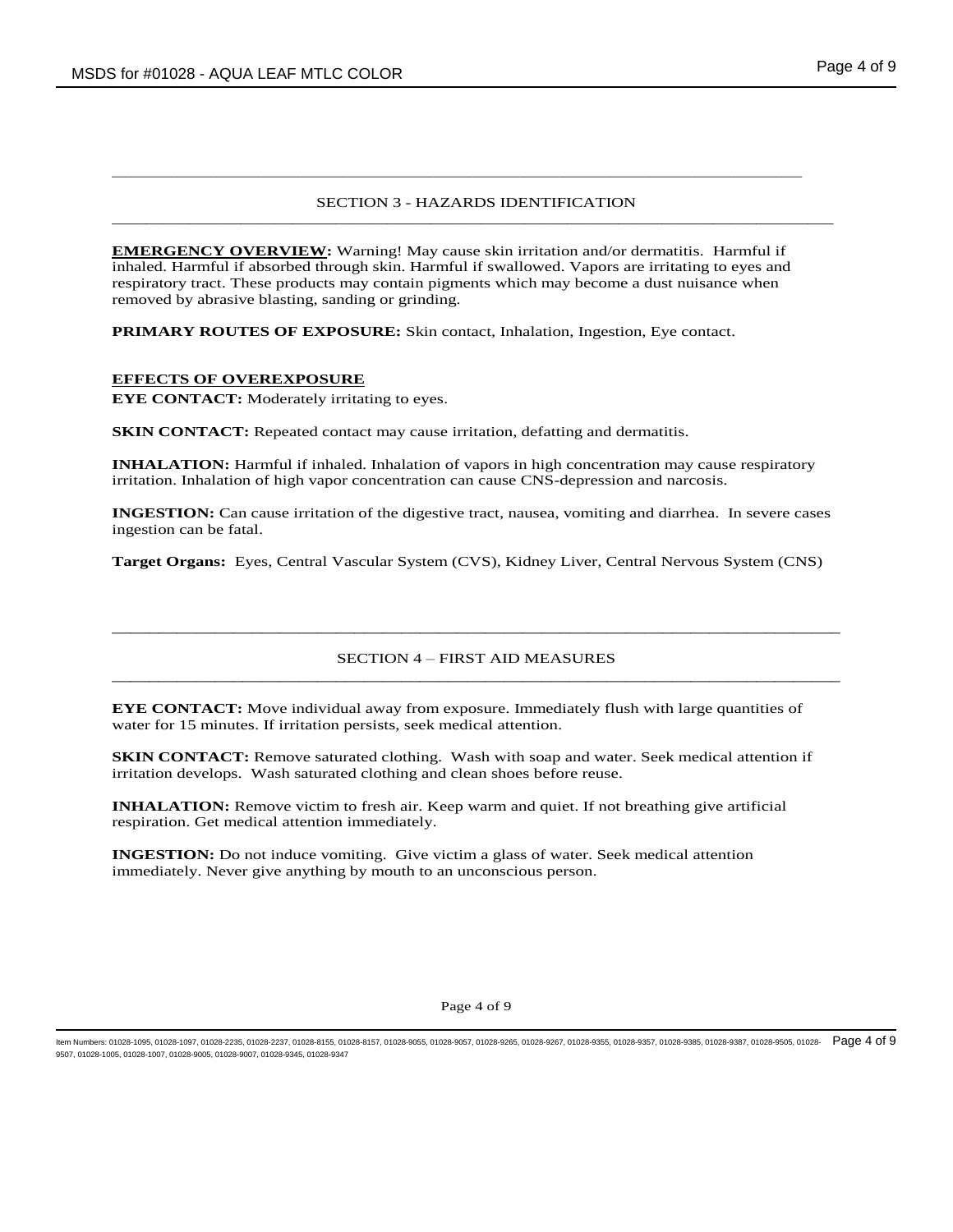#### SECTION 5 - FIREFIGHTING MEASURES  $\bot$  , and the state of the state of the state of the state of the state of the state of the state of the state of the state of the state of the state of the state of the state of the state of the state of the state of th

 $\bot$  , and the state of the state of the state of the state of the state of the state of the state of the state of the state of the state of the state of the state of the state of the state of the state of the state of th

**FLASH POINT:** Not applicable.

**EXTINGUISHING MEDIA:** Water spray, Dry chemical, Carbon dioxide, Foam.

**HAZARDOUS COMBUSTION PRODUCTS:** Carbon monoxide, Carbon dioxide (CO2), Nitrogen oxides (NOx).

**UNUSUAL FIRE AND EXPLOSION HAZARDS:** Closed containers may rupture when exposed to extreme heat. Harmful vapors.

**FLAMMABLE PROPERTIES:** Not applicable.

**SPECIAL FIREFIGHTING PROCEDURES:** Wear a self contained breathing apparatus (pressure demand, NIOSH/MSHA approved or equivalent) and full protective gear. Thoroughly decontaminate all protective equipment after use. Keep unnecessary people away. Isolate area. Water spray may be used to cool containers exposed to fire. Do not breathe fumes. Overexposure to decomposition products may cause a health hazard. Symptoms may not be immediately apparent. Obtain medical attention.

## SECTION 6 - ACCIDENTAL RELEASE MEASURES \_\_\_\_\_\_\_\_\_\_\_\_\_\_\_\_\_\_\_\_\_\_\_\_\_\_\_\_\_\_\_\_\_\_\_\_\_\_\_\_\_\_\_\_\_\_\_\_\_\_\_\_\_\_\_\_\_\_\_\_\_\_\_\_\_\_\_\_\_\_\_\_\_\_\_\_\_\_\_\_\_\_\_\_

\_\_\_\_\_\_\_\_\_\_\_\_\_\_\_\_\_\_\_\_\_\_\_\_\_\_\_\_\_\_\_\_\_\_\_\_\_\_\_\_\_\_\_\_\_\_\_\_\_\_\_\_\_\_\_\_\_\_\_\_\_\_\_\_\_\_\_\_\_\_\_\_\_\_\_\_\_\_\_\_\_\_\_\_

**PERSONAL PRECAUTIONS:** Ventilate the area. Ensure adequate ventilation. Do not breathe fumes. If exposure may or does exceed occupational exposure limits (see Section 2) use a NOISH/MSHA approved respirator to prevent overexposure.

Avoid contact with eyes and skin. Wear suitable protective gloves, clothing and eye/face protection. Floor may be slippery. Use caution to prevent falling. Keep people away from spill.

**ENVIRONMENTAL PRECAUTIONS:** Prevent spill from contaminating soil. Do not let product enter sanitary systems or drains. Keep spills and cleaning runoff out of municipal sewers and open bodies of water.

**METHOD FOR CLEANING UP:** Dike and contain spill with inert absorbent material and place in appropriate waste container.

**WASTE DISPOSAL METHOD:** Dispose of product in accordance with local, county, state and federal regulations.

Page 5 of 9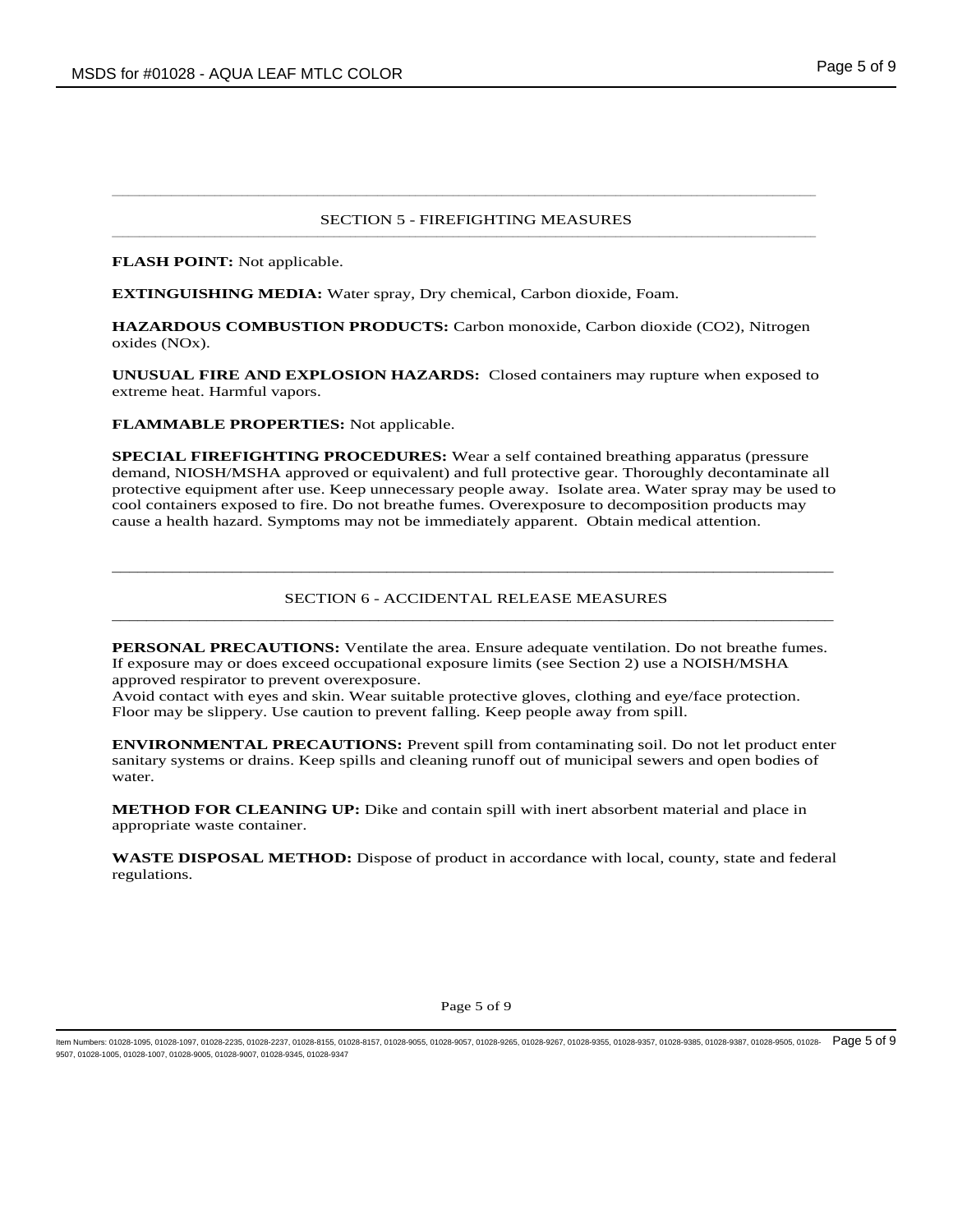## SECTION 7 - HANDLING AND STORAGE \_\_\_\_\_\_\_\_\_\_\_\_\_\_\_\_\_\_\_\_\_\_\_\_\_\_\_\_\_\_\_\_\_\_\_\_\_\_\_\_\_\_\_\_\_\_\_\_\_\_\_\_\_\_\_\_\_\_\_\_\_\_\_\_\_\_\_\_\_\_\_\_\_\_\_\_\_\_\_\_\_\_\_\_

\_\_\_\_\_\_\_\_\_\_\_\_\_\_\_\_\_\_\_\_\_\_\_\_\_\_\_\_\_\_\_\_\_\_\_\_\_\_\_\_\_\_\_\_\_\_\_\_\_\_\_\_\_\_\_\_\_\_\_\_\_\_\_\_\_\_\_\_\_\_\_\_\_\_\_\_\_\_\_\_\_\_\_\_

### **HANDLING**

Respiratory protection: Do not breathe fumes, spray mists or vapors (see Section 3 for effects of inhalation). Use natural or local ventilation as required to insure that vapor concentrations are kept below exposure limits. If exposure may or does exceed occupational exposure limits (Section 2) use a NOISH/MSHA approved respirator to prevent overexposure.

Protective gloves: Wear impervious chemical resistant gloves.

Eye protection: Wear chemical resistant goggles to prevent eye contact.

Other protective equipment: Wear protective clothing as required to prevent skin contact. Eye wash station should be available.

Other precautions: Avoid breathing vapors. Avoid contact with eyes, skin and clothing. Do not take internally. When using do not eat, drink or smoke. Observe label precautions.

Hygienic practices: Wash with soap and water after handling and before eating, drinking, smoking or using toilet facilities. Launder contaminated clothing before reusing. Uniforms or clothing containing paint residue should not be laundered with household garments.

**STORAGE:** Keep from freezing. Keep containers tightly closed. Store in a cool dry place with adequate ventilation. Storage Temperature Minimum 50º F - Maximum 80º F.

## SECTION 8 - EXPOSURE CONTROLS/PERSONAL PROTECTION \_\_\_\_\_\_\_\_\_\_\_\_\_\_\_\_\_\_\_\_\_\_\_\_\_\_\_\_\_\_\_\_\_\_\_\_\_\_\_\_\_\_\_\_\_\_\_\_\_\_\_\_\_\_\_\_\_\_\_\_\_\_\_\_\_\_\_\_\_\_\_\_\_\_\_\_\_\_\_\_\_\_\_\_

\_\_\_\_\_\_\_\_\_\_\_\_\_\_\_\_\_\_\_\_\_\_\_\_\_\_\_\_\_\_\_\_\_\_\_\_\_\_\_\_\_\_\_\_\_\_\_\_\_\_\_\_\_\_\_\_\_\_\_\_\_\_\_\_\_\_\_\_\_\_\_\_\_\_\_\_\_\_\_\_\_\_\_\_

**ENGINEERING CONTROLS:** General ventilation is recommended. Additional local exhaust is recommended where dusts, mists or vapors may be released.

**RESPRATORY PROTECTION:** If exposure may or does exceed occupational exposure limits (Section 2) use a NOISH/MSHA approved respirator with organic vapor cartridge to prevent overexposure.

**SKIN PROTECTION:** Wear impervious chemical resistant gloves. Wear protective clothing as required to prevent skin contact.

**EYE PROTECTION:** Wear chemical resistant goggles to prevent eye contact.

**HYGIENIC PRACTICES:** Wash with soap and water after handling and before eating, drinking, smoking or using toilet facilities. Launder contaminated clothing before reuse.

**OTHER PRECAUTIONS:** Avoid breathing vapors. Avoid contact with eyes, skin and clothing. Do not take internally. Observe label precautions.

#### Page 6 of 9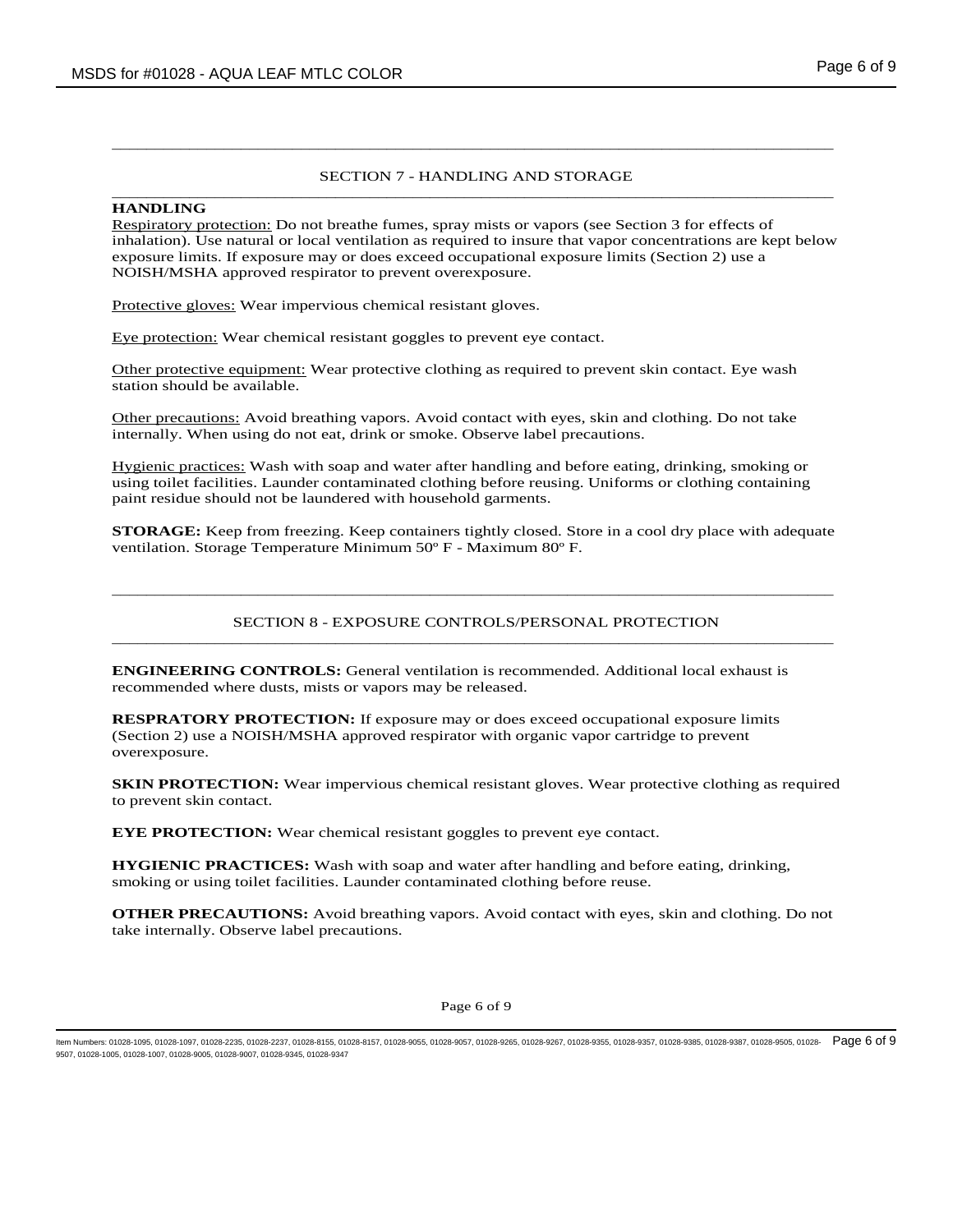#### SECTION 9 - PHYSICAL DATA  $\bot$  , and the state of the state of the state of the state of the state of the state of the state of the state of the state of the state of the state of the state of the state of the state of the state of the state of th

 $\bot$  , and the state of the state of the state of the state of the state of the state of the state of the state of the state of the state of the state of the state of the state of the state of the state of the state of th

SOLUBILITY IN H2O: WATER SOLUBLE VOLATILE BY WEIGHT: - 52.0% - 60.4% VOLATILE BY VOLUME: - 68.9% - 71.8%

BOILING RANGE: 212° F – 395° F VAPOR DENSITY: HEAVIER THAN AIR ODOR: LOW SPECIFIC GRAVITY: 1.1349 TO 1.1858 APPEARANCE: METALLIC LIQUID EVAPORATION RATE: SLOWER THAN BUTYL ACETATE

VOC: - 192 TO 235 GRAMS/LITER

#### SECTION 10 – STABILITY AND REACTIVITY  $\bot$  , and the state of the state of the state of the state of the state of the state of the state of the state of the state of the state of the state of the state of the state of the state of the state of the state of th

\_\_\_\_\_\_\_\_\_\_\_\_\_\_\_\_\_\_\_\_\_\_\_\_\_\_\_\_\_\_\_\_\_\_\_\_\_\_\_\_\_\_\_\_\_\_\_\_\_\_\_\_\_\_\_\_\_\_\_\_\_\_\_\_\_\_\_\_\_\_\_\_\_\_\_\_\_\_\_\_\_\_\_\_\_\_\_\_\_\_\_\_\_\_\_\_\_\_\_\_\_\_\_\_\_\_\_\_\_\_\_\_\_\_\_\_\_\_\_\_\_\_\_\_\_\_\_\_\_

**STABILITY:** This product is stable under normal conditions.

**CONDITIONS TO AVOID:** Freezing temperature. Contamination by those materials referred to under incompatible materials.

**INCOMPATIBLE MATERIALS:** Strong acids. Strong bases. Strong oxidizing agents. Reducing agents.

**HAZARDOUS DECOMPOSITION PRODUCTS:** Carbon monoxide. Carbon dioxide (CO2). Hydrocarbons. Nitrogen oxides (NOx).

**HAZARDOUS POLYMERIZATION:** Will not occur under normal conditions.

### SECTION 11 - TOXICOLOGICAL INFORMATION \_\_\_\_\_\_\_\_\_\_\_\_\_\_\_\_\_\_\_\_\_\_\_\_\_\_\_\_\_\_\_\_\_\_\_\_\_\_\_\_\_\_\_\_\_\_\_\_\_\_\_\_\_\_\_\_\_\_\_\_\_\_\_\_\_\_\_\_\_\_\_\_\_\_\_\_\_\_\_\_\_\_\_\_

\_\_\_\_\_\_\_\_\_\_\_\_\_\_\_\_\_\_\_\_\_\_\_\_\_\_\_\_\_\_\_\_\_\_\_\_\_\_\_\_\_\_\_\_\_\_\_\_\_\_\_\_\_\_\_\_\_\_\_\_\_\_\_\_\_\_\_\_\_\_\_\_\_\_\_\_\_\_\_\_\_\_\_\_

No toxicological studies have been conducted on this product.

## SECTION 12 - ECOLOGICAL INFORMATION \_\_\_\_\_\_\_\_\_\_\_\_\_\_\_\_\_\_\_\_\_\_\_\_\_\_\_\_\_\_\_\_\_\_\_\_\_\_\_\_\_\_\_\_\_\_\_\_\_\_\_\_\_\_\_\_\_\_\_\_\_\_\_\_\_\_\_\_\_\_\_\_\_\_\_\_\_\_\_\_\_\_\_\_

\_\_\_\_\_\_\_\_\_\_\_\_\_\_\_\_\_\_\_\_\_\_\_\_\_\_\_\_\_\_\_\_\_\_\_\_\_\_\_\_\_\_\_\_\_\_\_\_\_\_\_\_\_\_\_\_\_\_\_\_\_\_\_\_\_\_\_\_\_\_\_\_\_\_\_\_\_\_\_\_\_\_\_\_

No studies have been conducted on this product.

### Page 7 of 9

\_\_\_\_\_\_\_\_\_\_\_\_\_\_\_\_\_\_\_\_\_\_\_\_\_\_\_\_\_\_\_\_\_\_\_\_\_\_\_\_\_\_\_\_\_\_\_\_\_\_\_\_\_\_\_\_\_\_\_\_\_\_\_\_\_\_\_\_\_\_\_\_\_\_\_\_\_\_\_\_\_\_\_\_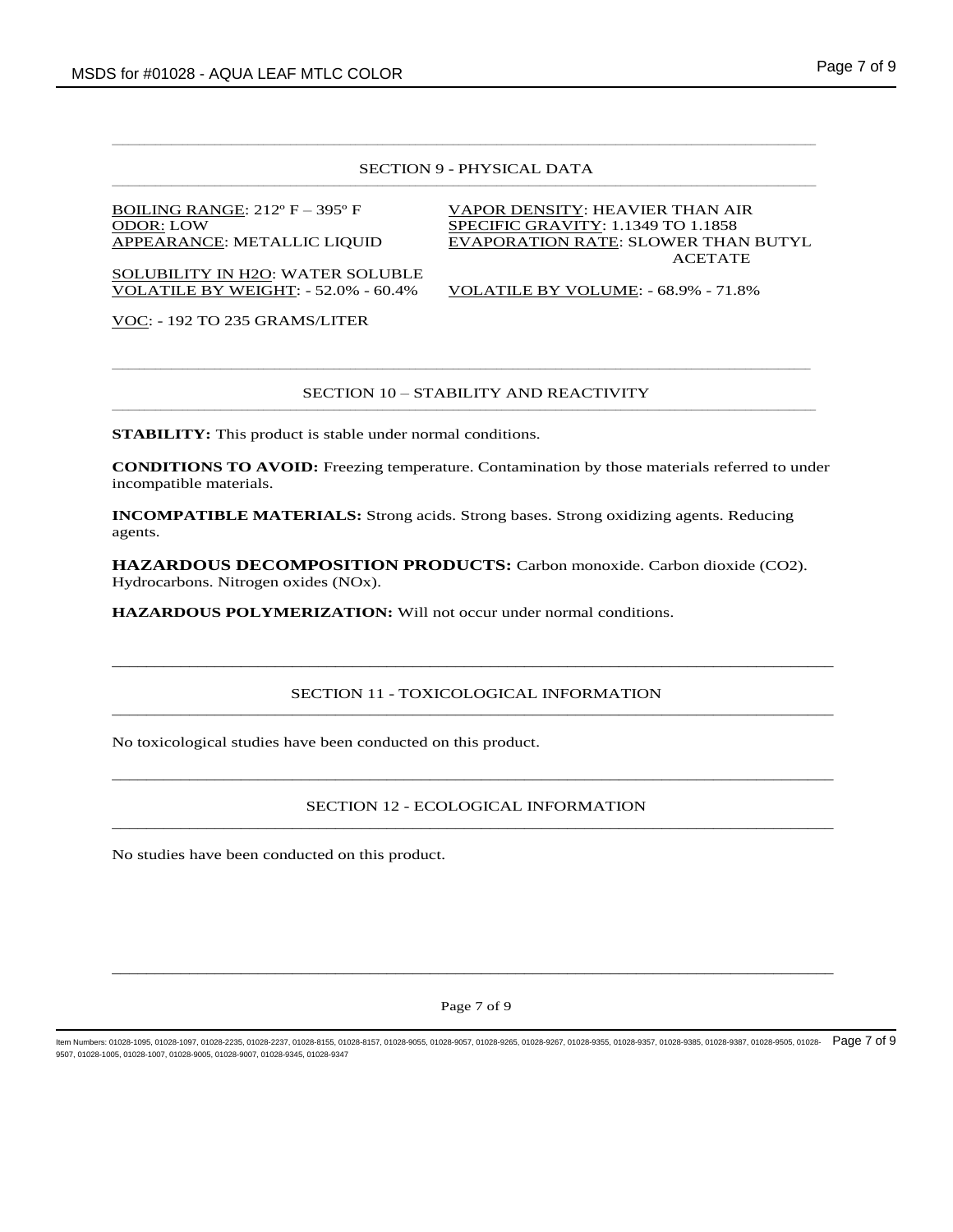## SECTION 13 - DISPOSAL INFORMATION \_\_\_\_\_\_\_\_\_\_\_\_\_\_\_\_\_\_\_\_\_\_\_\_\_\_\_\_\_\_\_\_\_\_\_\_\_\_\_\_\_\_\_\_\_\_\_\_\_\_\_\_\_\_\_\_\_\_\_\_\_\_\_\_\_\_\_\_\_\_\_\_\_\_\_\_\_\_\_\_\_\_\_\_

Dispose of in accordance with local, state and federal regulations.  $\overline{\phantom{a}}$  ,  $\overline{\phantom{a}}$  ,  $\overline{\phantom{a}}$  ,  $\overline{\phantom{a}}$  ,  $\overline{\phantom{a}}$  ,  $\overline{\phantom{a}}$  ,  $\overline{\phantom{a}}$  ,  $\overline{\phantom{a}}$  ,  $\overline{\phantom{a}}$  ,  $\overline{\phantom{a}}$  ,  $\overline{\phantom{a}}$  ,  $\overline{\phantom{a}}$  ,  $\overline{\phantom{a}}$  ,  $\overline{\phantom{a}}$  ,  $\overline{\phantom{a}}$  ,  $\overline{\phantom{a}}$ 

## SECTION 14 - TRANSPORT INFORMATION \_\_\_\_\_\_\_\_\_\_\_\_\_\_\_\_\_\_\_\_\_\_\_\_\_\_\_\_\_\_\_\_\_\_\_\_\_\_\_\_\_\_\_\_\_\_\_\_\_\_\_\_\_\_\_\_\_\_\_\_\_\_\_\_\_\_\_\_\_\_\_\_\_\_\_\_\_\_\_\_\_\_\_\_

**DOT** - Not regulated.

**IMDG/IMO** - Not regulated.

**IATA** - Not regulated.

## SECTION 15 – REGULATORY INFORMATION \_\_\_\_\_\_\_\_\_\_\_\_\_\_\_\_\_\_\_\_\_\_\_\_\_\_\_\_\_\_\_\_\_\_\_\_\_\_\_\_\_\_\_\_\_\_\_\_\_\_\_\_\_\_\_\_\_\_\_\_\_\_\_\_\_\_\_\_\_\_\_\_\_\_\_\_\_\_\_\_\_\_\_\_

\_\_\_\_\_\_\_\_\_\_\_\_\_\_\_\_\_\_\_\_\_\_\_\_\_\_\_\_\_\_\_\_\_\_\_\_\_\_\_\_\_\_\_\_\_\_\_\_\_\_\_\_\_\_\_\_\_\_\_\_\_\_\_\_\_\_\_\_\_\_\_\_\_\_\_\_\_\_\_\_\_\_\_\_

# **SARA NOTIFICATION**

Title III of the superfund amendments and reauthorization act (SARA) has created reporting requirements for companies that handle certain chemicals and chemical categories. The following is a list of chemicals subject to the reporting requirements of SARA (40 CFR Part 372) and the products that contain those chemicals.

1). N-METHYL-2-PYRROLIDONE (CAS #872-50-4) (see page 2, section 2D for product names and %).

2). ETHYLENE GLYCOL MONOBUTYL ETHER (CAS #111-76-2) (see page 1 section 2B for product names and %).

3). TRIETHYL AMINE (CAS #121-44-8) (see page 3 section 2F for product names and %).

## **CALIFORNIA PROPOSITION 65**

WARNING: These products and the containers they are in may contain detectable amounts of one or more chemicals known to the state of California to cause cancer, birth defects or other reproductive harm. For more specific information request the California version material safety data sheet on individual products.

## **SARA TITLE III SECTION 313 NOTIFICATION**

This product contains no chemicals subject to the reporting requirements of Section 313 of the Emergency Planning and Community Right-To-Know Act.

### **OSHA HAZARD COMMUNICATIION STANDARD, 29 CFR 1910.1200**

This product is hazardous as defined. See Section 2 for the hazardous ingredients in this product.

### **SARA HAZARD CATEGORIES (311/312)**

Immediate (Acute) Health Hazard. Delayed (Chronic) Health Hazard.

Page 8 of 9